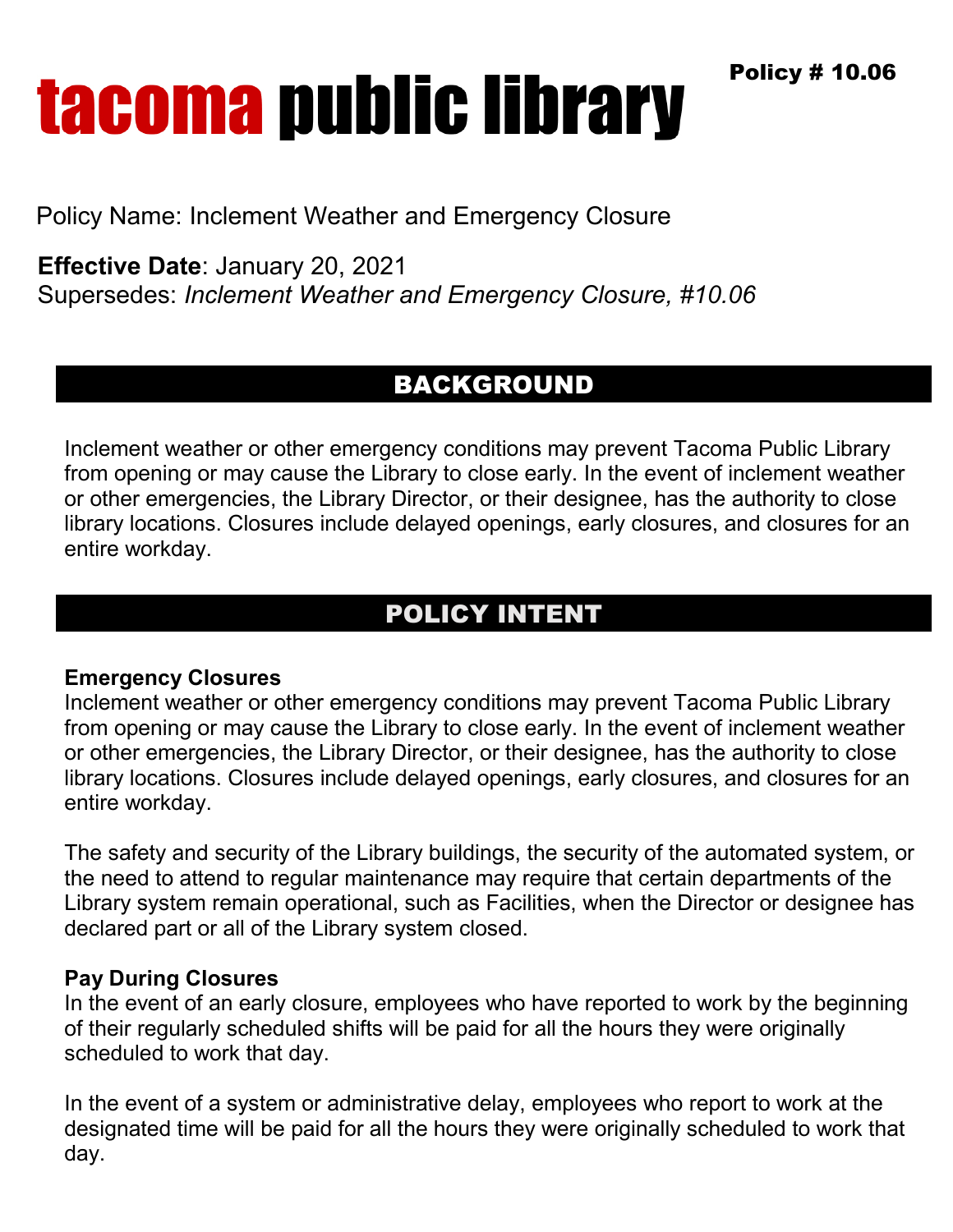#### Policy # 10.06

In the event of a system delay and an early closure, any hourly employee who reports to and leaves work at the designated time (defined in procedure) will be paid for all the hours they were scheduled to work that day.

Any employee who reports to work later or who leaves earlier than the designated time will be paid for the actual hours worked. That employee will be required to use either paid leave or leave without pay at their individual discretion for the unworked hours.

Any employee who does not report to work as scheduled must take paid leave (if applicable to their CBA) or leave without pay if General Leave is not available.

In the event that the library system is closed for the entire day, employees who are scheduled to work that day will be paid for the hours scheduled.

Any employee who has previously approved leave of any kind during any type of closure will be required to use that leave.

Employees may also designate Mandatory Paid Sick Leave when their assigned work location has been closed for any health-related reason.

Paid time as the result of a closure may not be considered in calculations toward overtime.

Fees During Delays and Closures

In acknowledgment of the public impact of delays and closures, TPL will extend hold pick updates as follows:

| <b>System Delay</b>  | 1-day extension<br>Minimum 3-day extension |  |
|----------------------|--------------------------------------------|--|
| All Day Closure      |                                            |  |
| <b>Early Closure</b> | 1-day extension                            |  |

\*TPL no longer charges late fees for items returned after their due date.

### STRATEGIC PLAN ALIGNMENT

This policy supports the following library strategic priorities:

By implementing an inclement weather policy, the library maintains transparency and its commitment to equity, in regards to pay for during weather forced closures. The attached policy ensures that employees are aware of how pay is distributed during closures. The attached policy also ensures that residents have an equitable opportunity for retrieval of their hold items, if the library must close due to weather, whilst ensuring staff and the public's safety remain at the forefront of TPL priorities.